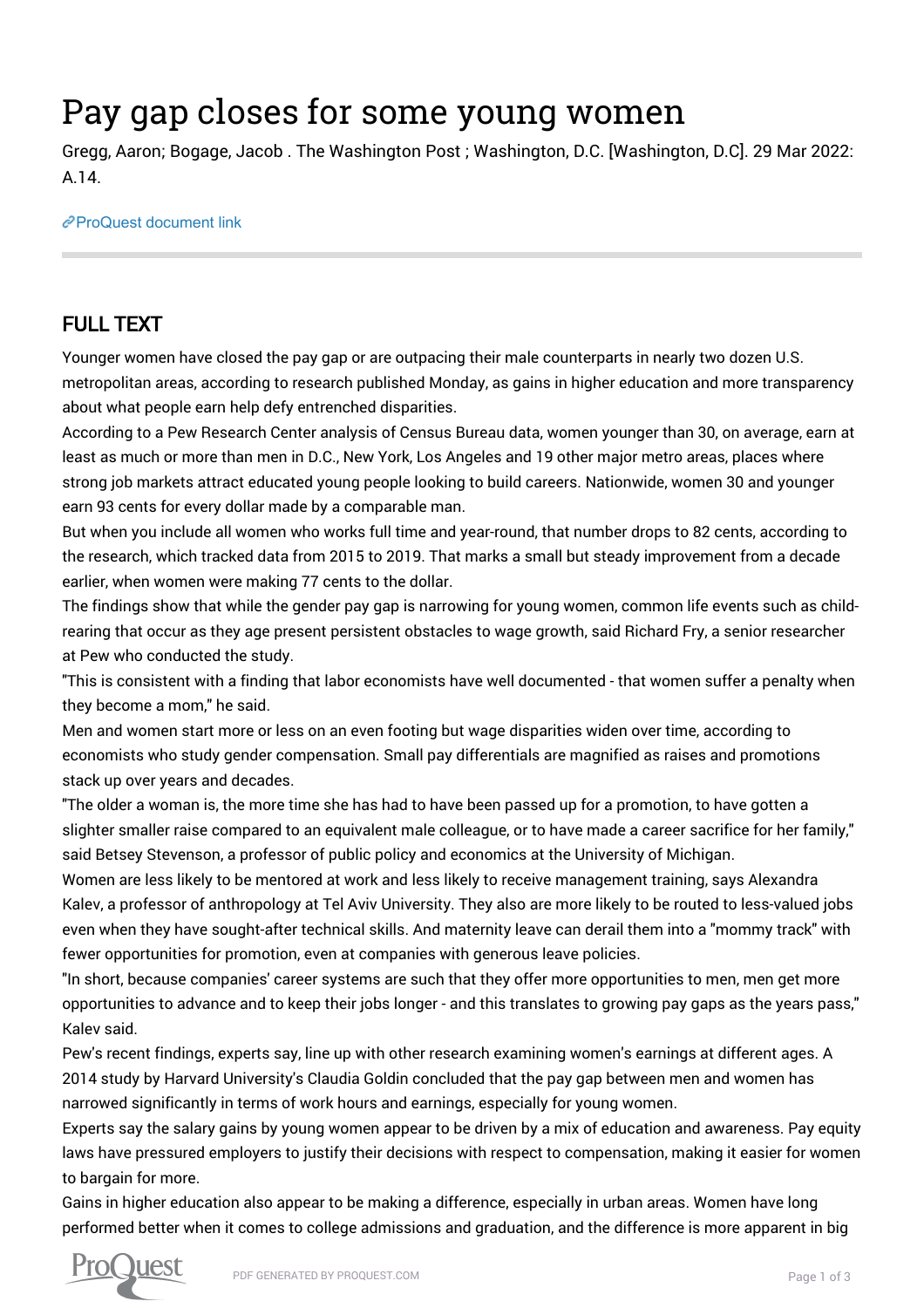cities than small towns.

Before motherhood, Fry said, employers are recognizing women's education, expertise and experience increasingly more than that of their male colleagues. As young women outpace men in college education, their wages rise respectively, and they remain in the workforce during times of economic volatility.

Fry tracked workforce participation among men and women with and without college degrees. When the coronavirus pandemic took hold in the United States in early 2020, women without degrees left the workforce at significantly higher rates than their male equivalents. But among college grads, workforce participation rates remained mostly the same regardless of gender.

"College education, as a general statement, it tends to pay," Fry said.

The persistent 6.9 percent gender pay difference for workers younger than 30, he said, can in many cases be attributed to the types of jobs men and women typically hold. Men are more highly concentrated in heavy industry or technology, sectors with frequently competitive wages. Industries such as health care, education and hospitality, which often pay less, have higher concentrations of women.

Gloria Blackwell, chief executive of the American Association of University Women, urged caution when interpreting the data released by Pew. "Those cities are the exception and not the rule," she said, noting that a significant gender pay gap still exists for most women across the country.

To her point, several large cities across the Midwest feature stark pay disparities. In Dayton, Ohio, the average woman's salary is about 80 percent of the average man's, Pew found.

In El Paso, it's roughly 87 percent. And in Baton Rouge, men make roughly 25 percent more; a woman working fulltime there earns \$26,978 on average, compared with \$36,190 for men.

Still, the Pew data suggests younger women "are becoming more aware of their own value in the marketplace," Blackwell says.

"When we're talking about major cities, they tend to be places where women with higher education levels, and possibly higher professional ambitions, want to be," Blackwell said.

The Pew research signals progress, said Debra Lancaster, executive director of the Center for Women and Work at Rutgers University. But it also reinforces how life events affect women's careers more than men's.

"You want to be paid what you're worth and a fair wage in the industry that you're in. I think there's some encouraging news in here that men and women are finally in many places starting out their careers with the same wages," Lancaster said. "But I don't know if that would even impress my nieces; I think they expect that."

## DETAILS

| Subject:                       | Research; Men; Gender pay gap; Young adults; Higher education; Careers; Women;<br>Maternity & paternity leaves; Earnings; Employment; Wages & salaries; Workforce |
|--------------------------------|-------------------------------------------------------------------------------------------------------------------------------------------------------------------|
| <b>Business indexing term:</b> | Subject: Gender pay gap Careers Maternity & paternity leaves Earnings Employment<br><b>Wages &amp;salaries Workforce</b>                                          |
| Location:                      | United States-US                                                                                                                                                  |
| <b>Publication title:</b>      | The Washington Post; Washington, D.C.                                                                                                                             |
| First page:                    | A.14                                                                                                                                                              |
| <b>Publication year:</b>       | 2022                                                                                                                                                              |
| <b>Publication date:</b>       | Mar 29, 2022                                                                                                                                                      |